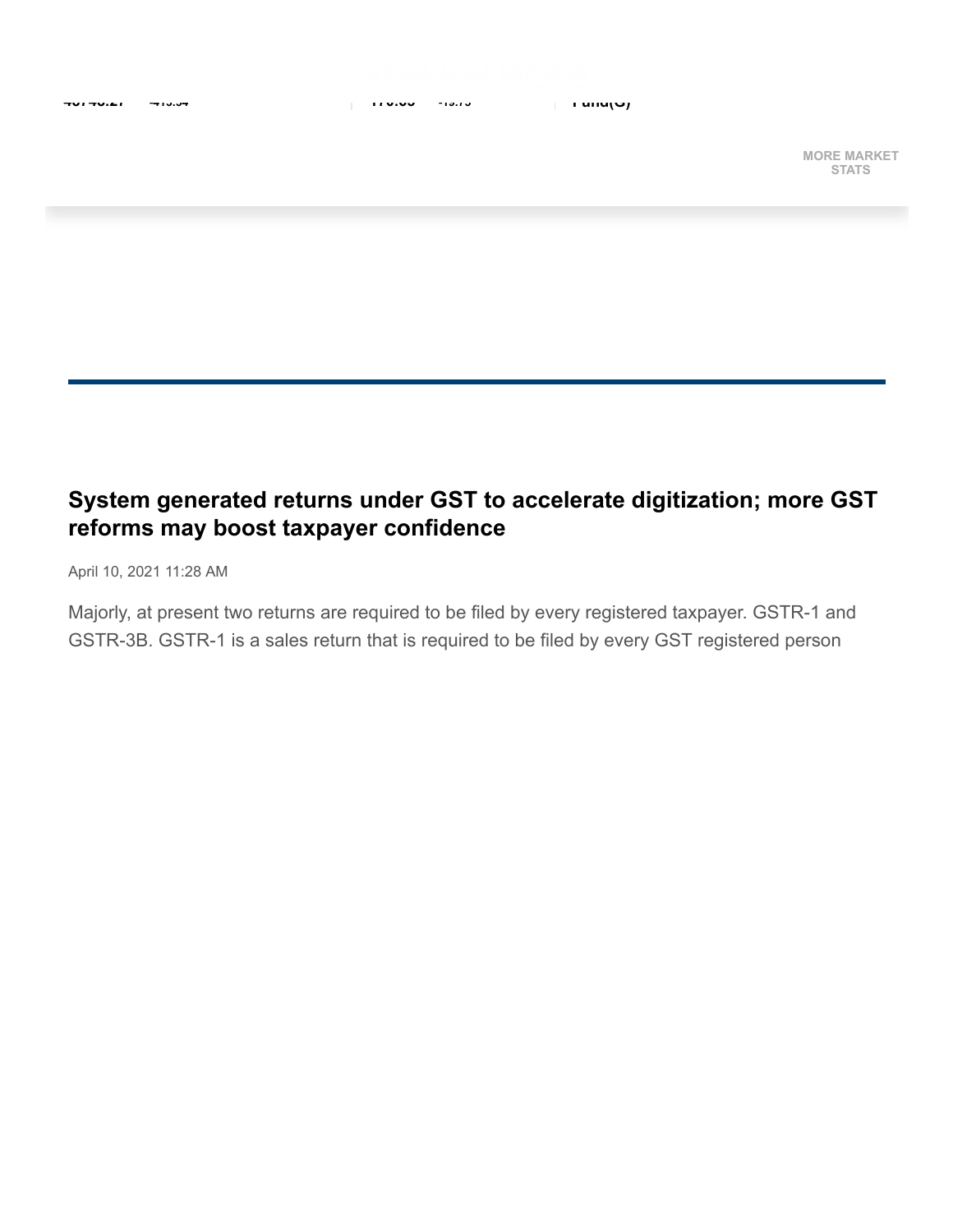

The revenues for the month of April 2021 are 14 per cent higher than Rs 1.23 lakh crore collected in March.

## *By* **Rajat Mohan and Priyanka Sachdeva**

Majorly, at present two returns are required to be filed by every registered taxpayer. GSTR-1 and GSTR-3B. GSTR-1 is a sales return that is required to be filed by every GST registered person. Taxpayers are required to enter details relevant to their sales & outward supplies in the said return. It is a monthly or quarterly return filed by taxpayers to disclose details of their outward supplies for the month – along with their tax liability. GSTR-3B is a monthly self-declaration to be filed by a registered GST dealer. It is a simplified return to declare summary of GST liabilities for a tax period.

## **RELATED NEWS**

[How India is leading by](https://www.financialexpress.com/economy/how-india-is-leading-by-example-with-its-faceless-e-assessment-system-for-income-tax/2247824/) example with its faceless E-assessment system for income tax

Credit Suisse cuts India's FY22 GDP growth forecast to 8.5- [9% due to raging Covid-](https://www.financialexpress.com/economy/credit-suisse-cuts-indias-fy22-gdp-growth-forecast-to-8-5-9-due-to-raging-covid-19-second-wave/2247434/)19 second wave

Based on GSTR-1 filed by suppliers, GSTR-2A and GSTR-2B are autogenerated [ITC](https://www.financialexpress.com/market/stock-market/itc-ltd-stock-price/) statements so as to enable the taxpayer to calculate the ITC availability for the month. Both GSTR-2A and GSTR2B are an autogenerated ITC statement with the difference being that the former is a dynamic report and the latter one is static. They will be generated for every recipient as per the data filled by the suppliers in their respective Forms GSTR-1, GSTR-5 and GSTR-6.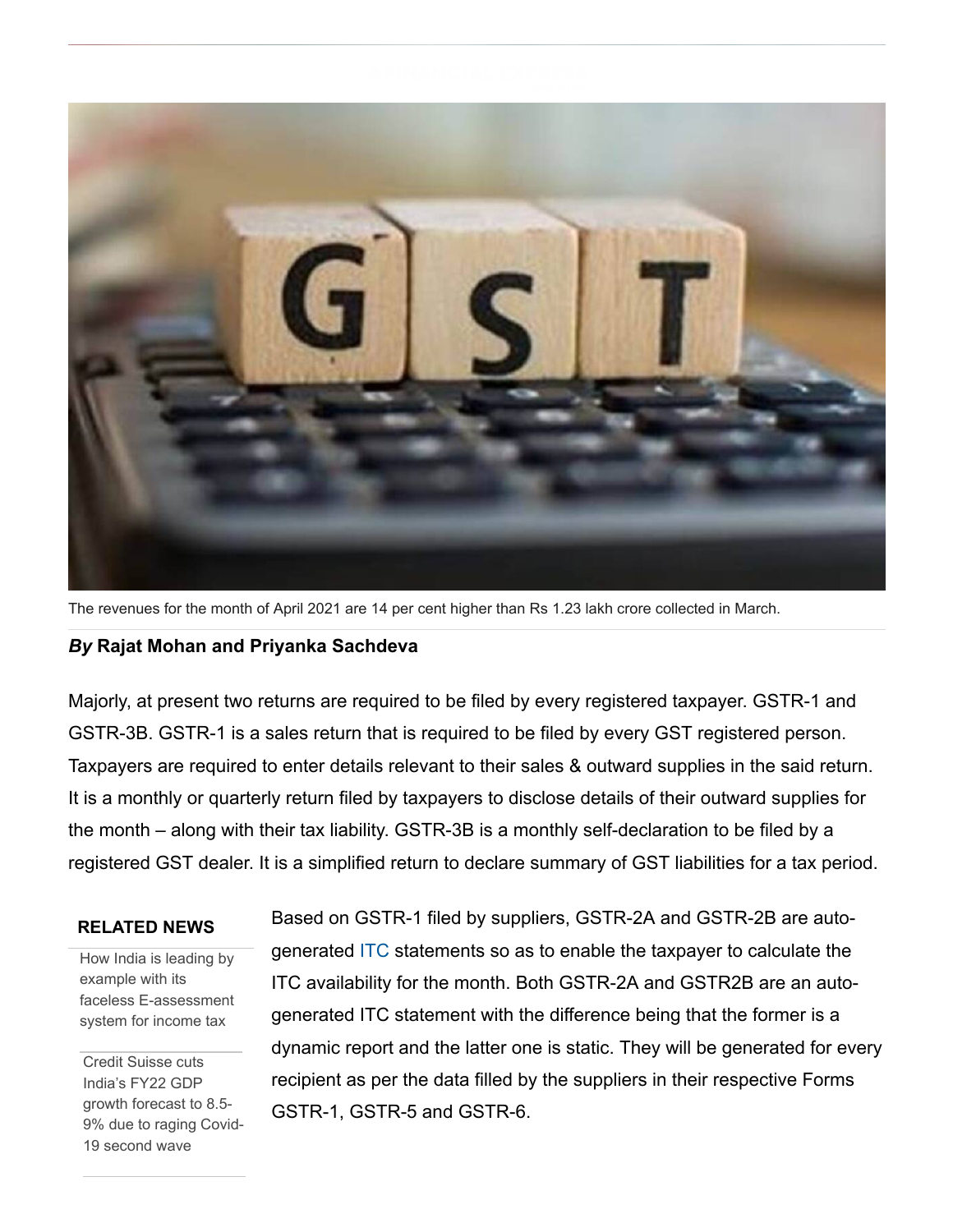surge in COVID-19 cases – spokesman

has brought a major change in return filing in the year 2020 by bringing in auto population of details in GSTR-3B based on GSTR1 and GSTR2B. The PDF file can be downloaded of the

system generated GSTR-3B and all the values can be compared with books of accounts. This autopopulation of details enables the taxpayer to cross check the figures being reported by the taxpayer by giving a red flag and prompt for any variation beyond 10% of auto-populated figures. Thus, this step of GSTIN is venerable as it reduces the chances of manual errors being done by the taxpayers earlier. It assists the taxpayers in filing GSTR-3B by reducing the time consumed for filing the same.

All the major tables are auto-populated including ITC reversals based on integration of various returns and other portals like ICEGATE for import of goods. This auto-population shall minimize the mismatch in GSTR-1 and GSTR-3B and assist in long run reconciliation. It shall increase overall taxpayer compliance by assisting in filing GSTR-3B. It shall also aid in resolving delayed refunds due to such manual errors in GSTR-1 and GSTR-3B. The 7% increased collection of GST in Feb 2021 vis a vis last year can be attributed to such steps of ease of filing taken by the Government.

However, currently there are certain limitations. This facility has been made available to monthly return filers and will be soon provided for quarterly filers also. Secondly, in case the person doesn't fill GSTR-1, there will be partial auto-population based on GSTR-2B. Further, if the taxpayer has entered and saved values in GSTR-3B before auto-population by the system, the saved values will not be changed/over written by the system. The system computed value in Table 3.1 (d) of GSTR-3B i.e inward supplies liable to reverse charge do not contain the value of taxes to be paid on RCM on account of import of services. These details have to be included by taxpayer by editing the autopopulated figure and incase the quantum of import of service is more, the red flag and warning message will always pop-up. Auto-populated figure in Table 4B (2) – ITC reversed –Others include the details of all credit notes reflecting in GSTR-2B. There are scenarios where the supplier reported the invoice wrongly and then reversed it through a credit note. Thus, it may lead to auto